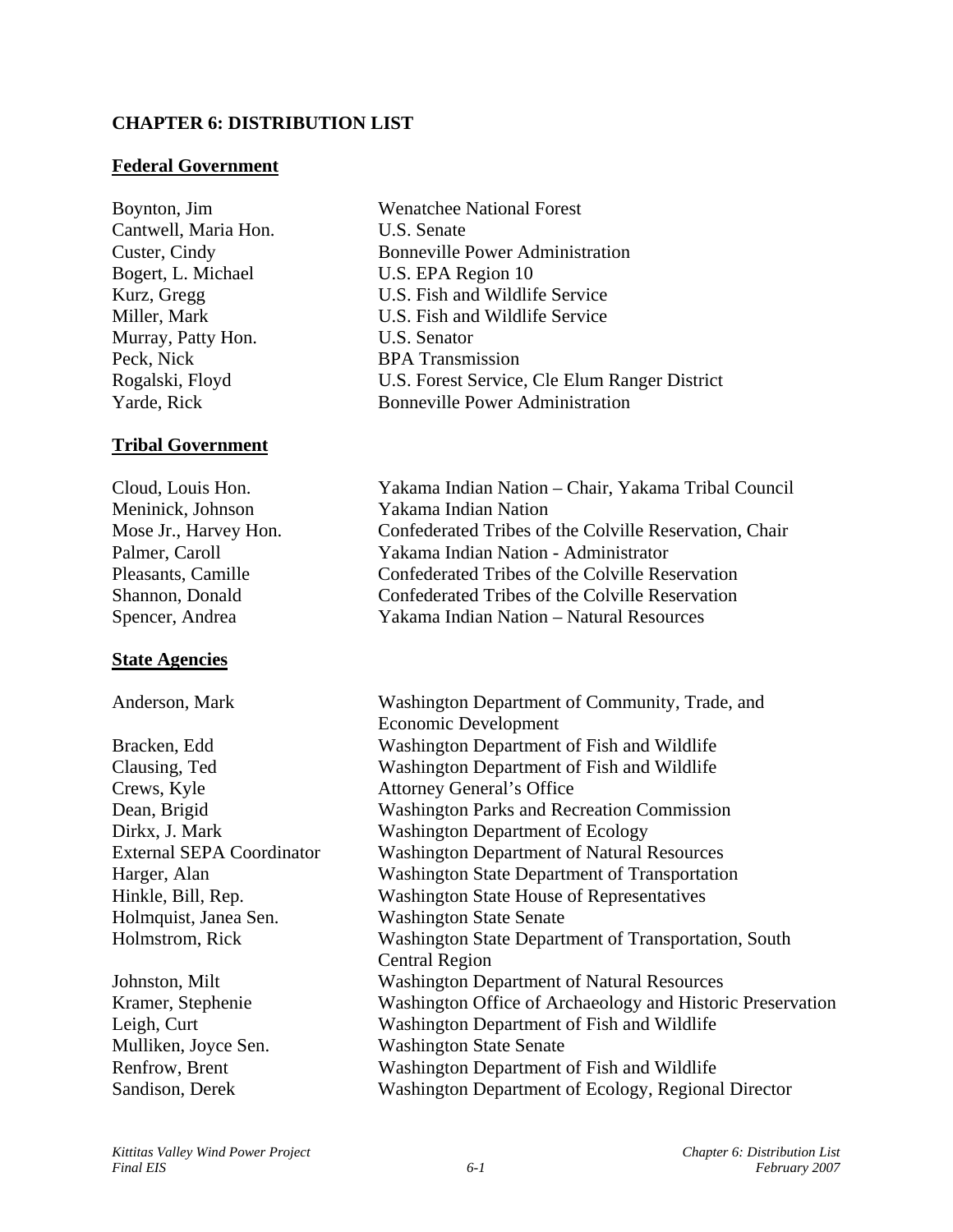| Tayer, Jeff                  | Washington Department of Fish and Wildlife                 |
|------------------------------|------------------------------------------------------------|
| Torem, Adam                  | Office of Administrative Hearings                          |
| Tribble, Michael             | <b>Attorney General's Office</b>                           |
| Usibelli, Tony               | Washington Department of Community, Trade, and             |
|                              | Economic Development - Energy Division                     |
| Warnick, Judy Rep.           | <b>Washington State House of Representatives</b>           |
| Whitlam, Dr. Robert G.       | Washington Office of Archaeology and Historic Preservation |
| <b>EFSEC Council Members</b> |                                                            |
| Adelsman, Hedia              | <b>Washington Department of Ecology</b>                    |
| Fryhling, Dick               | Washington Department of Community, Trade, and             |
|                              | Economic Development                                       |
| Johnson, Patti               | Kittitas County Waste Management                           |
| Luce, Jim                    | <b>EFSEC</b> Chair                                         |
| Towne, Chris                 | Washington Department of Fish and Wildlife                 |
| Sweeney, Tim                 | <b>Washington Utilities and Transportation Commission</b>  |
| Wilson, Judy                 | <b>Washington Department of Natural Resources</b>          |

## **Local Government**

Bowen, David Kittitas County Board of Commissioners Crancovich, Alan Kittitas County Board of Commissioners McClain, Mark Kittitas County Board of Commissioners Davis, Todd Kittitas County Noxious Weed Control Board Porter, Jeri City of Roslyn, Mayor Hurson, James Kittitas County Prosecutors Office Kjelland, Mark Kittitas County Public Utilities District Lael, Anna Kittitas County Conservation District Piercy, Darryl Kittitas County Community Development Services Polck, Darrell Grant County PUD White, Joe Grant County PUD

## **Libraries and Educational Institutions**

Cle Elum Library Ellensburg Public Library Washington State Library, Joel M. Pritchard Branch Central Washington University JE Brooks Library

#### **Businesses and Individuals**

Andrew, Noel Armstrong, John & Cynthia Aronica, Fred

Bala, Chad Terradesign Works, Land Use Consultants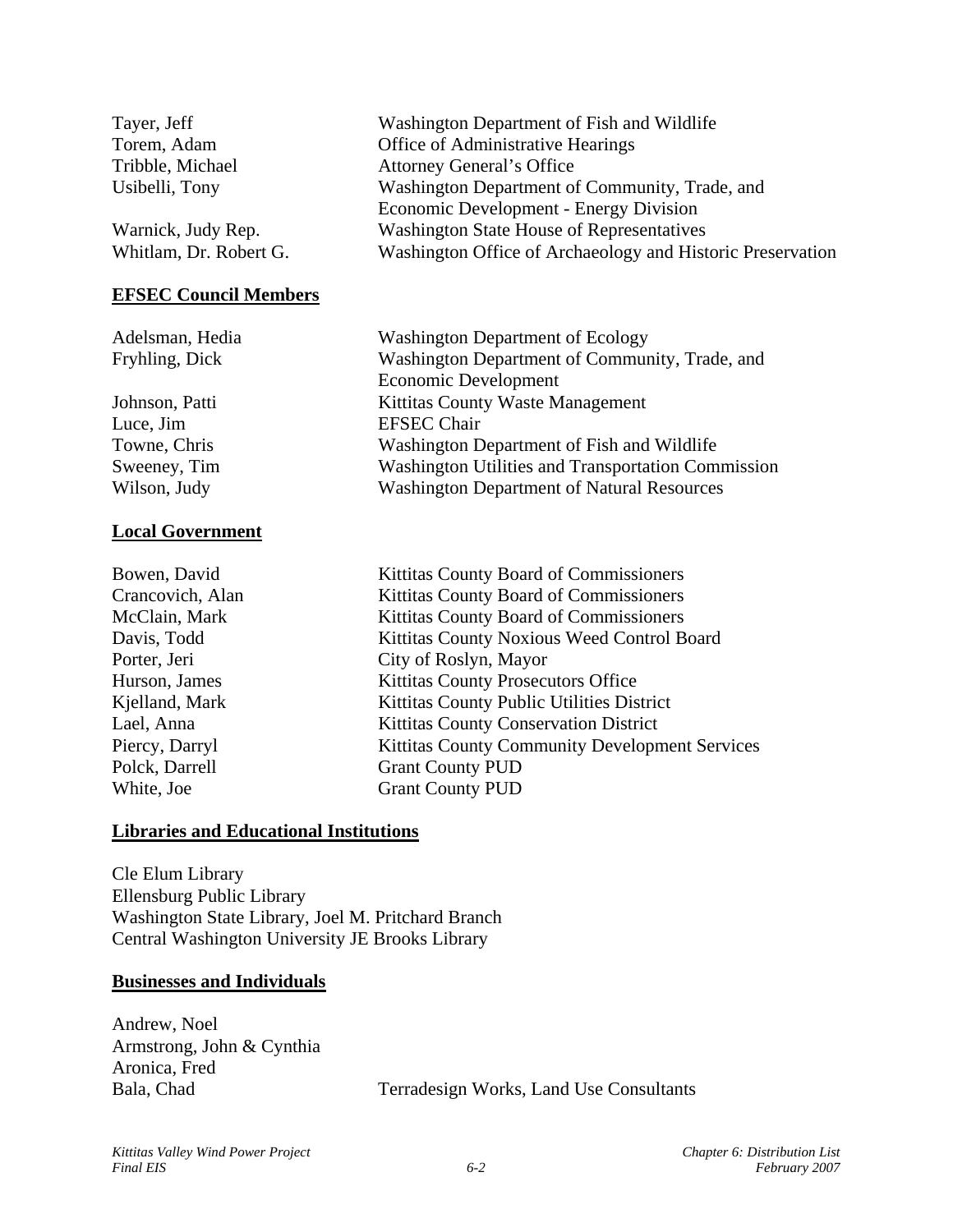Baldi, Gloria & J. E. Bates, Dwight Lee Belbeck, Mary D. Booth, Nelson Boyle, James Burdyshaw, Emilia Carmody, James Velikanje Moore & Shore, P.S. Carter, Nina Audubon of Washington Diaz, Jennifer Horizon Wind Energy Dippmann, Jeffrey Dormyer, Kelly Draper, Roy Drummond, Susan Foster Pepper & Shefelman, PLLC Erickson, Wallace WEST Inc. Garratt, Roger Puget Sound Energy Garrett, Ed Gerson, Michael & Louise Hall, Chris and William Hayes, John Salem State College Houser, Neal Howard, Jeff Huisenga, Michael Inge, Gary Jeffrey, Jay Johnson, Keith Kittitas Audubon Society Kiser, Jim NW Geotech Landreth, James Larsen, Eric Lathrop, F. Steven Attorney at Law Lee, David Lindstrom, Gloria and Hal Gagliano, Troy Renewable Northwest Project McGaffey, Karen Perkins Coie LLP McMahan, Timothy L.<br>Stoel Rives LLP Masterson, Ikuno Adolfson & Associates Moloney, Patrick Monaghan, Rosemary Nienaber, Mike Oslund, Steve and Amy Peeples, Darrel Counsel for Sagebrush Power Partners LLP Potter, Joy Horizon Wind Energy Price, Earle Putnam, Rosemary Quinn, Daniel Ransom, Tim Puget Sound Water Quality Action Team Robertson, Michael H.